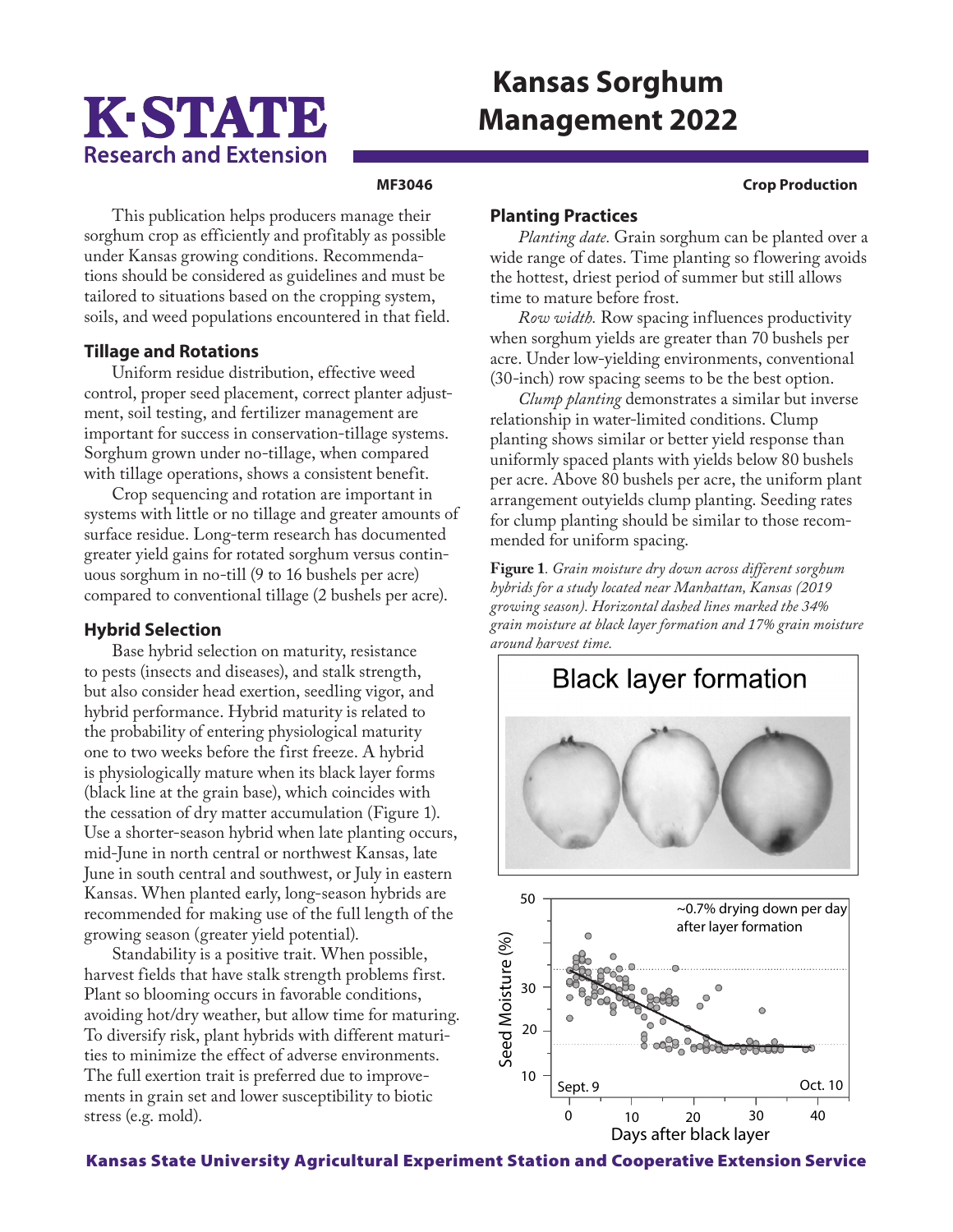**Table 1.** *Grain sorghum recommended plant and seed spacings.*

| <u>ົ</u> ດ"    |                                                                     |                                     |                                  |            |             |  |  |
|----------------|---------------------------------------------------------------------|-------------------------------------|----------------------------------|------------|-------------|--|--|
|                | Average annual rainfall (inches)                                    |                                     |                                  |            |             |  |  |
|                | <20                                                                 | $20 - 26$                           | $26 - 32$                        | >32        | Irrigated   |  |  |
|                |                                                                     |                                     | Target plants per acre (x 1,000) |            |             |  |  |
|                | $23 - 27$                                                           | $25 - 45$                           | $35 - 55$                        | $50 - 90$  | 80-110      |  |  |
|                |                                                                     |                                     |                                  |            |             |  |  |
|                |                                                                     | Seeds/acre (x 1,000; 70% emergence) |                                  |            |             |  |  |
|                | $30 - 35$                                                           | $35 - 64$                           | $50 - 80$                        | $70 - 125$ | $110 - 150$ |  |  |
| Row<br>Spacing | Within-row seed spacing at planting assuming 70%<br>field emergence |                                     |                                  |            |             |  |  |
| 8-inch         | $26 - 22$                                                           | $22 - 12$                           | $16 - 10$                        | $11 - 6$   | $7 - 5$     |  |  |
| 10-inch        | $21 - 18$                                                           | $18 - 10$                           | $13 - 8$                         | $9 - 5$    | $5 - 4$     |  |  |
| $15$ -inch     | $14 - 12$                                                           | $12 - 7$                            | $8 - 5$                          | $6 - 3$    | $4 - 3$     |  |  |
| 20-inch        | $10 - 9$                                                            | $9 - 5$                             | $6 - 4$                          | $4 - 2$    | $3 - 2$     |  |  |
| 30-inch        | $7 - 6$                                                             | $6 - 3$                             | $4 - 3$                          | $3 - 2$    | $2 - 1$     |  |  |

**Table 2.** *Seed size factor, average seed weight and seeds per pound as related to the crop condition.*

|             |           | Average     |           |
|-------------|-----------|-------------|-----------|
| Yield Range | Crop      | Seed Weight | Seeds Per |
| (bu/a)      | Condition | (q/1,000)   | Pound     |
| < 50        | Very Poor | 24.5        | 18,520    |
| $50 - 100$  | Poor      | 255         | 17.793    |
| 100-150     | Fair      | 26.2        | 17,318    |
| 150-200     | Good      | 25.6        | 17,723    |
| >200        | Excellent | 25.5        | 17,793    |

*Seeding rate.* When seeding in narrow rows in high-yielding environments, populations 25 to 30% higher than recommended in Table 1 may increase yields. Higher seeding rates should be used with later planting dates because sorghum's vegetative stages grow fewer productive tillers during warmer growing conditions.

*Sorghum plants can compensate for differences in stand*, with more heads per plant and/or more grains per head. High plant densities produce fewer tillers and thinner stems, increasing susceptibility to drought/lodging.

*Nonuniform stands and replanting.* Sorghum yields are not reduced unless gaps are at least 9 feet long or a sufficient number of 3-foot to 6-foot gaps reduce stands by 30% or more.

*Estimation of yields before harvest.* Perform yield estimation three to four weeks after flowering (see examples in inset). Both grain number and weight can change from this point to the end of the season, although estimations will be more precise as the crop matures. The on-farm approach consists of counting the total number of heads in a 17.4-foot length of row (one row for 30-inch, two rows for 15-inch, and four rows for 7.5-inch row spacings). Only heads more than 3 inches in length should be counted. Two more steps need to be added: estimation of the grains per head and grain weight. Total number of grains is the main

**Example A:** *Good Crop Condition* ((62 heads  $\times$  2,500 seeds per head  $\times$  1,000)  $\div$  17,723)  $\div$ 56 = 156 bushels per acre

**Example B:** *Very Poor Crop Condition* ((40 heads  $\times$  900 seeds per head  $\times$  1,000)  $\div$  18,520)  $\div$ 56 = 35 bushels per acre

factor driving yields, while the grain weight is not well correlated with yields (Table 2). Dry and hot conditions greatly affect grains per head, but if conditions improve during grain fill, grain weight can compensate to a limited extent.

#### **Rate of Dry Down in Sorghum before Harvest**

Sorghum dry-down rate is similar to corn, at 1% per day. For sorghum, grain water loss can be divided in two phases: i) after black layer formation with linear phase of seed moisture loss and ii) plateau, when seed moisture reached a constant value, close to commercial harvest moisture. Depending on the weather conditions, grain moisture can drop from black layer to commercial harvest in three to four weeks (less than 1% per day). The sorghum dry-down rates are mainly affected by temperature, humidity, and overall water content at black layer formation. These factors should be considered when the time comes to schedule sorghum harvest.

It is expected that the dry-down rate will decrease to less than 0.5% per day for late-planted sorghum to be harvested later in the growing season. A similar decrease is also expected for sorghum that was exposed to lateseason stress conditions (e.g., drought, heat, and freeze). Under these conditions, maturity may be reached with high grain-water content and the last stages after black layer formation could face lower temperatures and higher humidity. These main factors should be considered when the time comes to schedule harvest.

#### **Weed Management**

Weed control in sorghum is a challenge and best achieved with an integrated approach using crop rotation, good crop production practices, herbicides, and if required, tillage to enhance the ability of sorghum to compete with weeds. Crop rotation is the most effective control method for shattercane, johnsongrass, and sandbur because different crops require different timing and types of herbicides and tillage. Timely herbicide applications that provide good weed control in rotational crops and during fallow periods are essential to reduce the weed seed bank of these species to manageable levels. Rotations with crops that allow the use of preemergence and postemergence grass herbicides can prevent seed production during that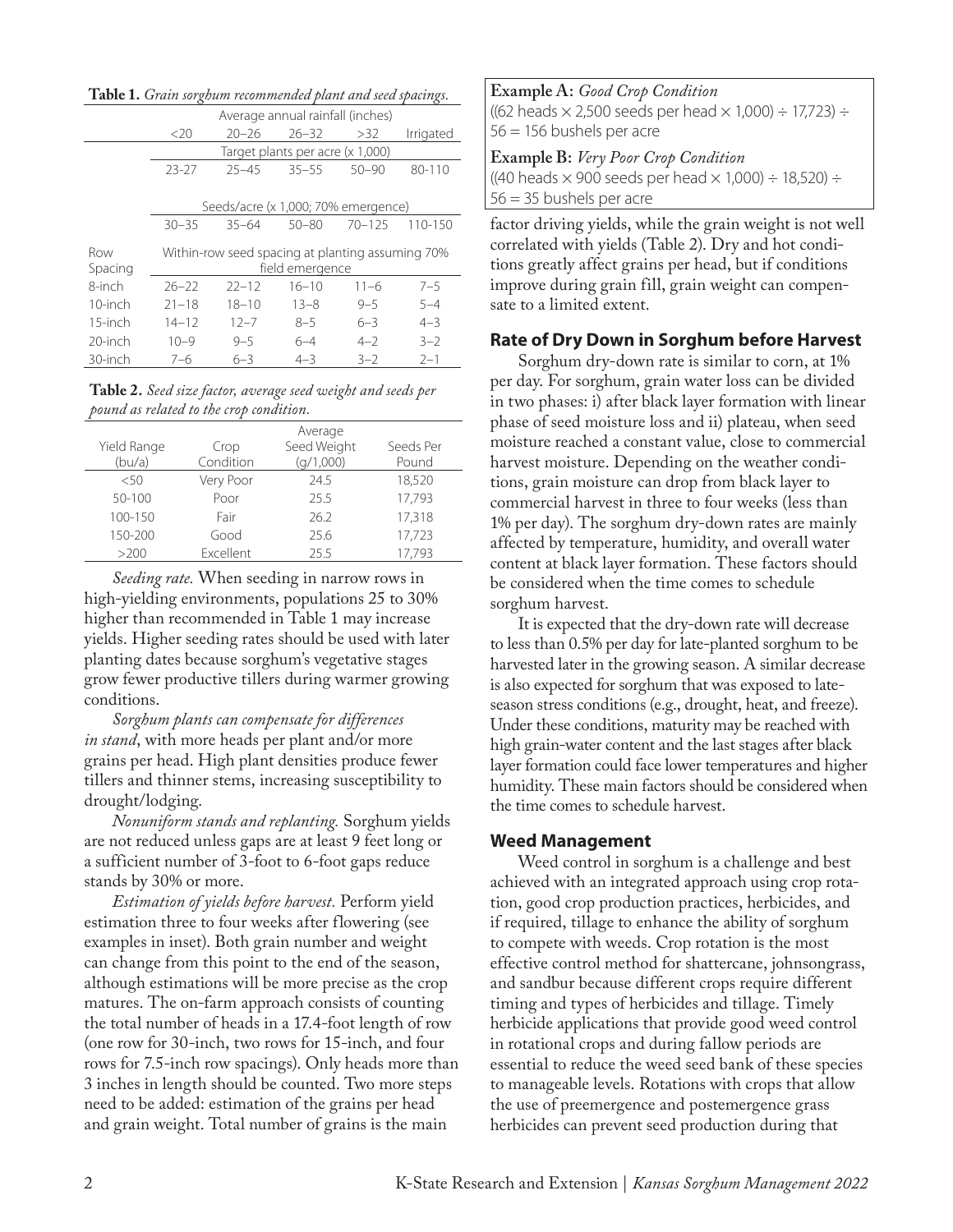growing season. Because seed viability for many grassy weeds is relatively short, controlling grasses for four to five years greatly reduces the grass weed pressure in future growing seasons.

A preemergence herbicide with good grass activity is essential for adequate control of annual grassy weeds in grain sorghum*.* Sorghum should remain weed free for the first four to five weeks after planting to prevent yield loss from weed competition. Do not plant grain sorghum in fields infested with shattercane, johnsongrass, or sandbur.

Successful control of broadleaf weeds requires planting sorghum into a weed-free environment and implementing other practices that promote sorghum emergence before weed emergence. Timely postemergence applications (about 21 days after planting), following a preemergence herbicide, provide the most effective weed control.

In many cropping systems, grain sorghum is no-till planted into wheat or soybean stubble. In these situations, it is essential to control all actively growing weeds with a burndown herbicide before planting sorghum. A tank mix of glyphosate (Group 9) and 2,4-D (Group 4) or dicamba (Group 4) applied at least one week before planting have historically provided excellent broadspectrum weed control in wheat stubble. In areas with glyphosate-resistant kochia and pigweed, the use of paraquat (Group 22) has been an effective burndown treatment, provided good spray coverage is achieved. Atrazine (Group 5) plus another residual herbicide applied in late September through November can help control glyphosate-resistant horseweed, as well as winter annual weeds and volunteer wheat to keep the field relatively weed free for no-till sorghum planting the next spring. Add glyphosate if winter annual grasses are present, and 2,4-D or dicamba for adequate winter annual broadleaf weed control, depending on the species present. Fall applications provide better control of henbit, field pansy, and glyphosate-resistant horseweed than spring applications.

Soil-applied preemergence herbicides such as *S*-metolachlor (Dual II Magnum, others), dimethenamid-P (Outlook, others), and acetochlor (Warrant, others) are Group 15 herbicides that can provide excellent residual control of grasses (except johnsongrass, shattercane, and sandbur) and pigweed, but require planting sorghum seed treated with a Concep III safener. These herbicides are most effective when applied with atrazine or herbicides with other sites of action and often are marketed in a premix.

Saflufenacil is a Group 14 herbicide that provides burndown and some residual control of broadleaf weeds. One to 2 ounces per acre of Sharpen

(saflufenacil) or 5 to 10 ounces of Verdict (Sharpen + Outlook) may provide one to two weeks residual broadleaf weed control including control of largeseeded broadleaf weeds. If saflufenacil is used to control emerged broadleaf weeds, include methylated seed oil at 1 pint per acre and an ammonium fertilizer (AMS or UAN) to optimize activity. The best control will be observed if saflufenacil is tank mixed with one of the VLCFA/atrazine premixes.

Lumax EZ, Lexar EZ, and Halex GT contain the Group 27 herbicide mesotrione (Callisto, others). The use of these premixes can provide excellent control of grasses and broadleaf weeds, including velvetleaf, pigweed, and kochia. Do not use mesotrione in grain sorghum on sandy soils because of excessive risk of crop injury and stand loss. Do not apply mesotrione to emerged grain sorghum.

Apply postemergence herbicides to small weeds for optimum weed control within 21 days after planting. Bromoxynil (Buctril, Moxy, and others), carfentrazone (Aim and others), Huskie, and atrazine all control weeds through foliar contact and do not readily move through the plant; therefore, weeds may recover even after losing their leaves. This is especially true when larger weeds are treated. Contact herbicides are most effective when applied with higher spray volumes (up to 20 gallons per acre).

Systemic herbicides such as 2,4-D, dicamba, Starane Ultra, Kochiavore, Peak, Permit, Facet L, Ally+2,4-D, and Yukon are translocated from the leaf surface throughout the plant and are most effective on small annual broadleaf weeds and can be effective on perennial weeds. Facet L effectively controls field bindweed. Permit and Yukon are effective at controlling yellow nutsedge. Several generic herbicides contain these active ingredients.

Dicamba (Clarity, generics) and 2,4-D are among the least expensive herbicides for postemergence broadleaf weed control in sorghum. These growth regulator herbicides often cause temporary leaning and brittleness in sorghum, which makes plants more vulnerable to wind and cultivator damage. Use drop nozzles when applying to sorghum taller than 8 inches. Application of 2,4-D or dicamba after sorghum exceeds 15 inches tall may result in sterility and severe yield reduction. Adding AMS to tank mixtures containing dicamba increases the risk of dicamba volatility and reduces the value of the lower volatility formulations.

Postemergence options for grass control in sorghum are limited. Inzen and igrowth sorghum are two herbicide-resistance traits that allow the use of specific ALS-inhibiting (Group 2) herbicides in grain sorghum. Inzen hybrids allow postemergence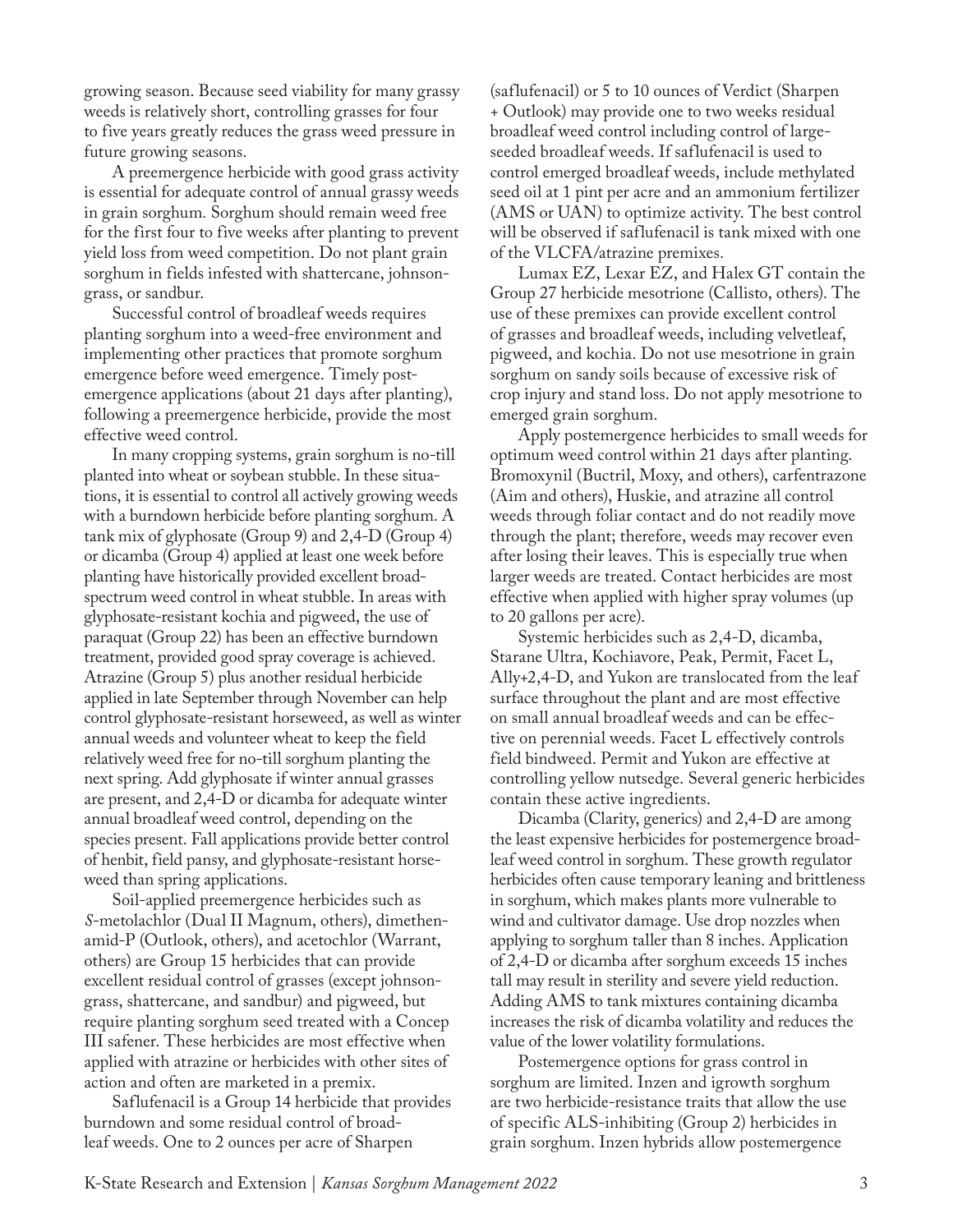application of Zest (nicosulfuron), which is effective on some key grass species. igrowth hybrids allow the either pre-emergence or postemergence application of IMIFLEX (imazamox), which will control some key grass and broadleaf weeds. Neither Zest nor IMIFLEX will control ALS-resistant weeds. In addition, care should be taken to ensure that Inzen and igrowth hybrids do not cross-pollinate with johnsongrass or shattercane to slow the development of ALS-resistance in these species. Do not apply Zest to non-Inzen sorghum or IMIFLEX to non-igrowth sorghum, as these herbicides will kill sorghum that is not resistant. Do not plant sorghum of any type for 18 months following a Zest application. DoubleTeam grain sorghum hybrids allow postemergence application of the herbicide FirstAct (quizalofop, Group 1). FirstAct will control many grass species, but, similar to Zest and IMIFLEX, FirstAct is not labeled for control of johnsongrass or shattercane. In addition, FirstAct will not control any broadleaf weeds, so additional herbicides will be needed to control pigweeds, or other broadleaf species. However, grass control by FirstAct is reduced by many tank mix combinations.

All postemergence herbicide applications in sorghum benefit from inclusion of a Group 15 herbicide to provide a layered residual until the grain sorghum achieves canopy cover.

See K-State's *2022 Chemical Weed Control of Field Crops, Pastures, Rangeland, and Noncropland, SRP1169* for more herbicide and weed control recommendations (*[bookstore.ksre.ksu.edu/pubs/chemweedguide.pdf](http://bookstore.ksre.ksu.edu/pubs/chemweedguide.pdf)*).

#### **Irrigation Management**

Grain sorghum peaked in popularity as an irrigated crop in the early to mid-1980s but remains as one of the top five irrigated crops in Kansas. About 3% of the 3 million irrigated acres in Kansas are planted to irrigated grain sorghum annually.

The statewide average yield of grain sorghum has been increasing at about 0.6 bushels per acre since 1974, reaching a statewide average of 100 bushels per acre for irrigated production. In 2014, the highest yields in the K-State irrigated grain sorghum performance tests at the Colby, Garden City, and Tribune test sites were 226, 193, and 209 bushels per acre; the average test yields of the tests were 184, 146, and 163 bushels per acre respectively. From 2008 through 2014, the average bushel per acre yield of the top five performing varieties for each of the locations was 181 at Colby, 150 at Garden City, and 175 at Tribune.

Grain sorghum uses about 18 to 26 inches of water to produce a normal yield in the western part of Kansas. Requirements are less in the eastern part of the state due to higher relative humidity and lower wind speeds. The amount of irrigation needed depends on the season and the amount of soil water stored in the root zone. Dry-year-irrigation estimates for grain sorghum range from about 15 inches in southwest Kansas to less than 7 inches in southeast Kansas. Irrigation estimates for years with average rainfall are from about 13 inches in the west to 4 inches in the east. These estimates are for well-watered conditions.

Factors determining water requirements include planting date and maturity length. Grain sorghum is generally one of the later-planted summer crops. Average peak water-use rates are about 0.3 inch per day, although occasionally a single-day peak use might approach 0.5 inch, similar to the peak use rate of any field crop at full cover and active growing conditions.

A crop-production study conducted at Garden City from 2006 to 2012 examined multiple crop rotations including grain sorghum following wheat. The precipitation varied over the years, including above-average years in 2007 and 2009 and drought years in 2011 and 2012. The data show that about 6 inches of water are needed to initiate grain yield and yield increases linearly with water use at a rate of about 10 bushels per inch of water use. The amount of irrigation water needed to achieve various yield levels is seasonally dependent, as shown in Figure 2. Note, in wetter years, close to maximum yields were achieved with 7 or 8 inches of irrigation water, while during drought years around twice as much irrigation was needed to achieve the same

**Figure 2.** *Yield response of grain sorghum at various levels of crop water use at Garden City, KS shown by years.*



**Table 3.** *Average water use and grain yield (2001-2008) of grain sorghum as affected by irrigation amount, Southwest Research-Extension Center – Tribune Unit.*

| Irrigation<br>Amount | Seasonal Water<br>Use | Yield  | Water Use<br>Efficiency |
|----------------------|-----------------------|--------|-------------------------|
| (acre-inches)        | (inches)              | (bu/a) | (lb inch)               |
|                      | 19.09                 | 94     | 276                     |
| 10                   | 22.40                 | 111    | 278                     |
|                      | 25.44                 | 123    | 771                     |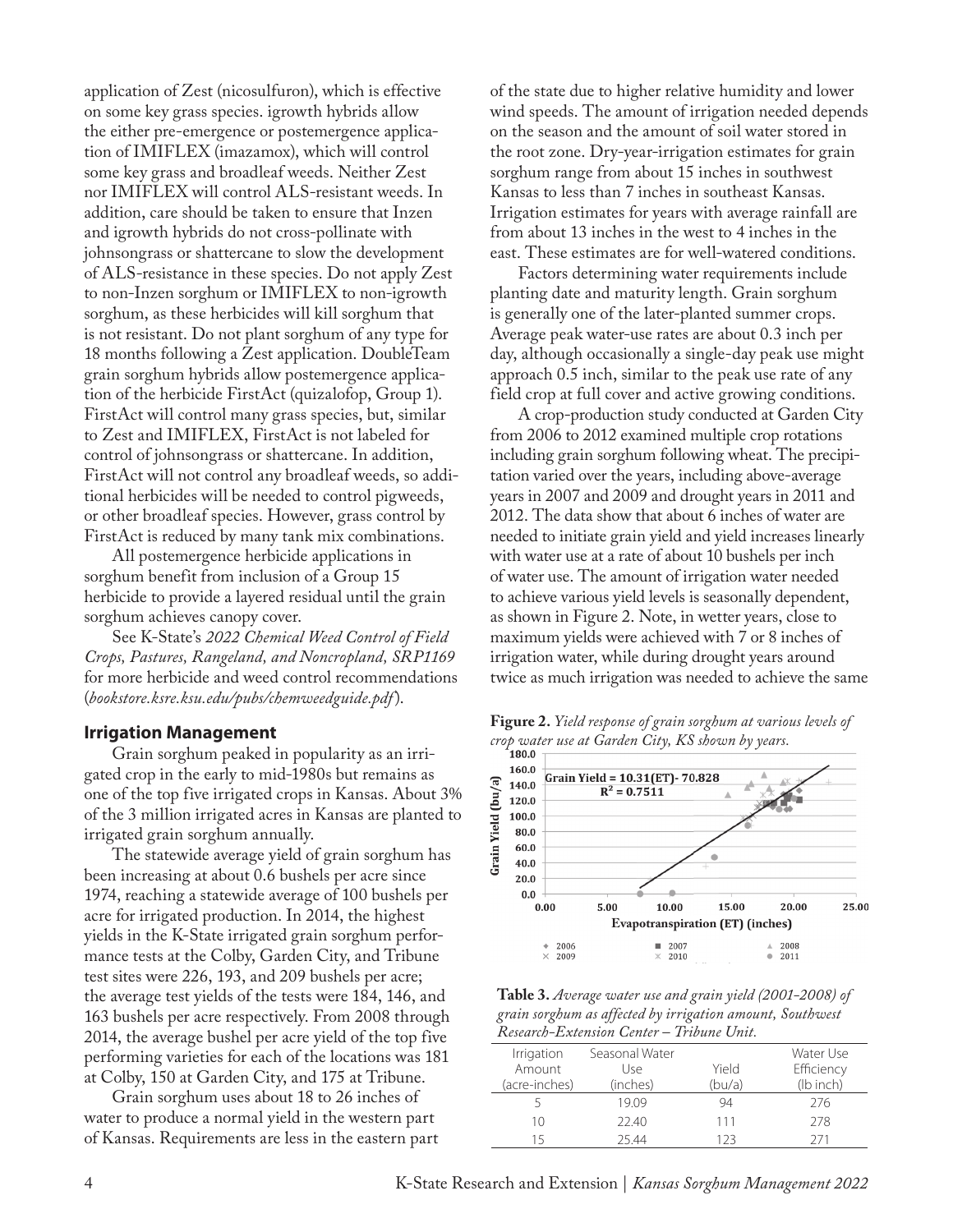**Figure 3.** *Yield response of grain sorghum at various levels of irrigation at Garden City, KS shown by years. Years 2006 – 2010 are near average or above precipitation (wet) years. 2011 -2012 are drought (dry) years.* 



yield levels (Figure 3). The year-to-year and in-season variability indicates the need for an irrigation scheduling procedure for effective water management. Grain sorghum's low water use requirement for yield initiation, and its ability to maintain water productivity under limited irrigation (see Table 3) makes this crop a good option for irrigators with low-capacity wells or limited water.

#### **Fertilizer Requirements**

Sorghum is considered extremely efficient in using nutrients from the soil because of its large, fibrous root system; however, profitable responses to fertilization can be expected on many soils. Total nutrient uptake by sorghum is similar to that of corn at comparable yields. Nutrient removal when harvesting only the grain at maturity is lower compared to harvesting the entire crop for silage or forage (Table 4).

Fertilizer and lime requirements can best be determined by soil tests with supporting experience and fieldhistory information. Accurate soil tests can generate crucial information allowing for significant savings on fertilizer, resulting in a substantial increase in profitability, given the current record high fertilizer prices.

*Nitrogen* is the most frequently lacking nutrient. Nitrogen recommendations vary with expected yield, soil texture, and cropping sequence.

To use accumulated available soil nitrogen, use a *profile nitrogen* soil test to adjust fertilizer nitrogen. Take

**Table 4.** *Nutrient content of 140 bushel per acre grain sorghum crop.*

|        | Plant Part Nitrogen | Phosphorus Potassium |          | Sulfur |
|--------|---------------------|----------------------|----------|--------|
|        | Ib                  | lb P. O.             | $lb$ K,O | Ib     |
| Grain  | 120                 | 60                   | 30       | 14     |
| Stover | 80                  | 16                   | 120      | 12     |
| Total  | 200                 | 76                   | 150      | 26     |

profile samples at a depth of 2 feet. The profile nitrogen test can be particularly useful during drought conditions when potentially large amounts of residual nitrogen can be present in the soil from previous crops. Nitrogen uptake can be limited for failed crops or crops with low yield and growth. Nitrogen not taken up by the crop will likely remain in the soil and can be available for subsequent crops. If plant growth was nearly normal, however, most of the nitrogen may be in the biomass and not in the soil. In this case, nitrogen will be released after residue decomposition. Cropping sequence is important in determining the optimum nitrogen rate. Legumes grown in rotation with sorghum can provide *nitrogen credits*. For example, alfalfa can contribute up to 120 pounds of nitrogen per acre depending on stand age and condition.

Field comparisons of *nitrogen sources* indicate little agronomic difference between sources when properly applied. For no-till or reduced-till systems that leave almost a complete residue cover, inject materials containing urea below the residue to minimize volatilization and immobilization losses. If urea or urea-containing nitrogen is surface applied and not incorporated — or it does not receive more than 0.25 inch of rainfall or irrigation — ammonia loss might occur. Enough ammonia loss to reduce crop yields can occur when urea or UAN is applied to a warm, moist soil heavily covered with crop residue. Base the nitrogen source on application cost, availability, adaptability to farm operation, and dealer services.

Various *nitrogen application timings* can have equal results for grain sorghum on most soils. Time the applications so nitrogen is available when needed for the rapid growth between the five-leaf and boot stages. Preplant nitrogen applications can be made in late fall or spring (except on sandy soils) with little leaching loss. On sandy soils, delay preplant nitrogen applications until spring, sidedress, or split (spring and sidedressed). Make sidedress nitrogen applications no later than shortly after the five-leaf stage.

*Active optical sensing systems* used at 35 to 45 days after planting can provide more accurate nitrogen recommendations. Producers may want to apply a base level of nitrogen at planting followed by a side-dressed application determined by sensor readings.

*Base phosphorus* applications on a soil test. Consistent responses to phosphorus fertilization generally occur on soils testing very low or low in available phosphorus where yield potential is not restricted by low rainfall. With medium-testing soils, responses have been erratic and normally small. Phosphorus applications are recommended on medium-testing soils for their potential yield response and to maintain a highly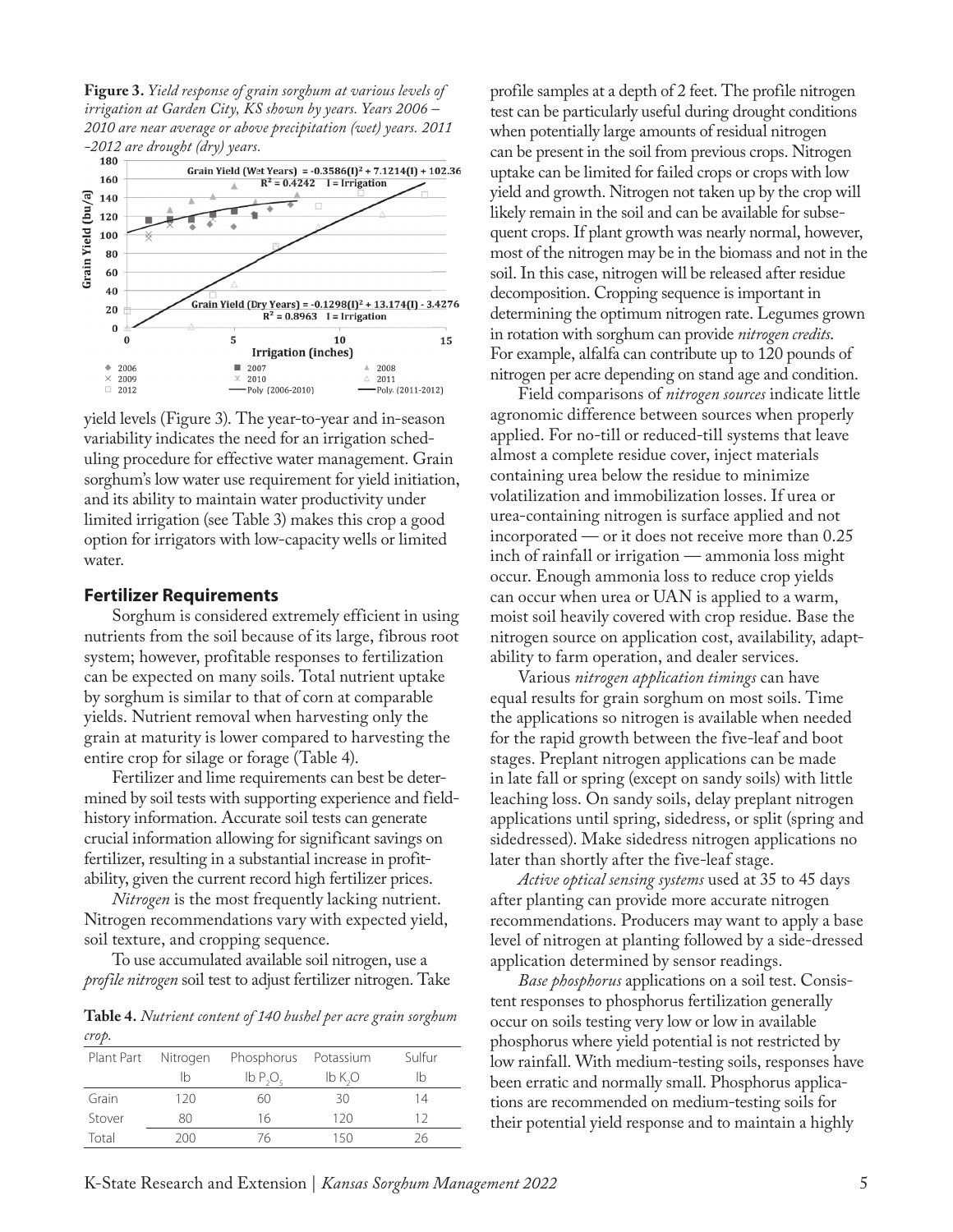productive soil. Phosphorus recommendations are shown in Table 5.

Phosphorus can be applied using several *placement methods*: preplant-broadcast, preplant-knifed, or banded at seeding. Starter applications are most efficient when small amounts are applied on soils low in soil test phosphorus. Starter applications can be placed in direct contact with the seed or placed to the side and below the seed. If placed in contact, the starter material should contain no more than 10 pounds of nitrogen plus potash per acre to prevent reductions in germination (for 30-inch row spacing). Do not place urea or ammonium thiosulfate in direct contact with seeds.

As with phosphorus, a soil test is the best guide to assess potassium needs (Table 6). Consider additional *potassium* in cropping sequences including forage sorghum. Potassium deficiencies are most likely to be found in soils with shallow rooting depths and on sandy soils.

*Potassium placements* include preplant-broadcast, preplant-knifed, or banded at seeding. The most common potassium source is muriate of potash (potassium chloride); however, potassium sources differ little in potassium availability. Base the selection on cost, availability, and adaptability to the farm operation.

Adequate potassium is essential for sturdy stalks. Research shows potassium fertilization reduces lodging on medium- to low-testing soils. Recent research shows adequate chloride may be as important as potassium in stalk strength. Potassium chloride at 30 to 40 pounds per acre supplies adequate chloride.

|                    | Table 5. Phosphorus sufficiency recommendations |
|--------------------|-------------------------------------------------|
| for grain sorghum. |                                                 |

| ه<br>$\cdots$ |    |    |                                                    |     |     |
|---------------|----|----|----------------------------------------------------|-----|-----|
|               |    |    | Yield Goal, bu/a                                   |     |     |
| Soil Test P   | 40 | 80 | 120                                                | 160 | 200 |
| (ppm)         |    |    | $\mathsf{lb}\,\mathsf{P}_2\mathsf{O}_5/\mathsf{a}$ |     |     |
| $0 - 5$       | 50 | 55 | 60                                                 | 65  | 70  |
| $5 - 10$      | 35 | 40 | 45                                                 | 45  | 50  |
| $10 - 15$     | 20 | 25 | 25                                                 | 30  | 30  |
| $15 - 20$     | 15 | 15 | 15                                                 | 15  | 15  |
| $20+$         |    | Ω  | Ω                                                  | Λ   | Ω   |
| Crop Removal  | 16 | 32 | 48                                                 | 64  | 80  |

|                    |  | Table 6. Potassium sufficiency recommendations |
|--------------------|--|------------------------------------------------|
| for grain sorghum. |  |                                                |

| J | $\cdot$<br>$\cdot$ |    |    |                  |     |     |
|---|--------------------|----|----|------------------|-----|-----|
|   |                    |    |    | Yield Goal, bu/a |     |     |
|   | Soil Test K        | 40 | 80 | 120              | 160 | 200 |
|   | (ppm)              |    |    | Lb K,O/a         |     |     |
|   | $0 - 40$           | 75 | 80 | 85               | 90  | 95  |
|   | 40-80              | 45 | 50 | 55               | 60  | 60  |
|   | 80-120             | 20 | 20 | 25               | 25  | 25  |
|   | 120-130            | 15 | 15 | 15               | 15  | 15  |
|   | $130+$             |    |    |                  |     |     |
|   | Crop Removal       | 10 | 21 | 31               | 47  | 52  |

Do not apply high rates of potassium for insurance against lodging. With proper levels of all nutrients, fertilization and good crop-management practices are the best way to minimize lodging.

For many grain crops, *chloride* has been reported to suppress plant disease organisms or improve overall plant health, allowing the plant to withstand infection. Chloride responses have been noted even in absence of disease, suggesting some soils may not be able to supply needed amounts of chloride. Soil test calibration experiments have shown that when soil profile test chloride levels (0 to 24 inches) are less than 45 pounds per acre, responses to applied chloride are likely and may require some chloride fertilizer. Chloride is mobile in soils, similar to nitrogen.

*Lime* recommendations should maintain productive soils. Sorghum is not the most responsive crop to lime but remember to lime acidic soils. Although yield increases may be small, very low pH levels can cause aluminum toxicity. Lime is recommended for sorghum on soils with a pH below 6.4 in southeast Kansas and pH 5.8 or less in central and western Kansas.

Research demonstrates a need for some *secondary nutrients* and *micronutrients* (e.g. zinc and iron) in some situations, but others are typically not yield-limiting. Calcium and magnesium are relatively abundant in most Kansas soils. Liming acidic soils supplies sufficient calcium, and a deficiency of this element would not be expected. Research with boron, copper, and manganese has not revealed consistent responses.

*Sulfur* may be lacking on sandy soils low in organic matter (less than 1.5%). On irrigated sandy soils, sulfur would be of concern only when irrigation water is low in sulfur. Much of the irrigation water in the central Great Plains contains an appreciable amount of sulfur. Corroborate levels with a lab test. Current sulfur soil tests, when used alone, are poor predictors of sulfur deficiency. In sandy soils with low organic matter and a low sulfate soil test, try sulfur to ascertain the likelihood of a sulfur response.

See K-State Research and Extension publication *Soil Test Interpretations and Fertilizer Recommendations, MF2586, [\(bookstore.ksre.ksu.edu/pubs/MF2586.pdf\)](https://bookstore.ksre.ksu.edu/pubs/MF2586.pdf) f*or more fertilizer recommendations.

#### **Diseases**

Grain sorghum diseases vary in severity from year to year and from one locality or field to another, depending on the environment, pathogens present, and hybrid susceptibility. Estimates of annual sorghum yield losses to disease in Kansas average less than 10%.

The eradication of diseases is not economically feasible, so try to minimize losses using an integrated

6 K-State Research and Extension | *Kansas Sorghum Management 2022*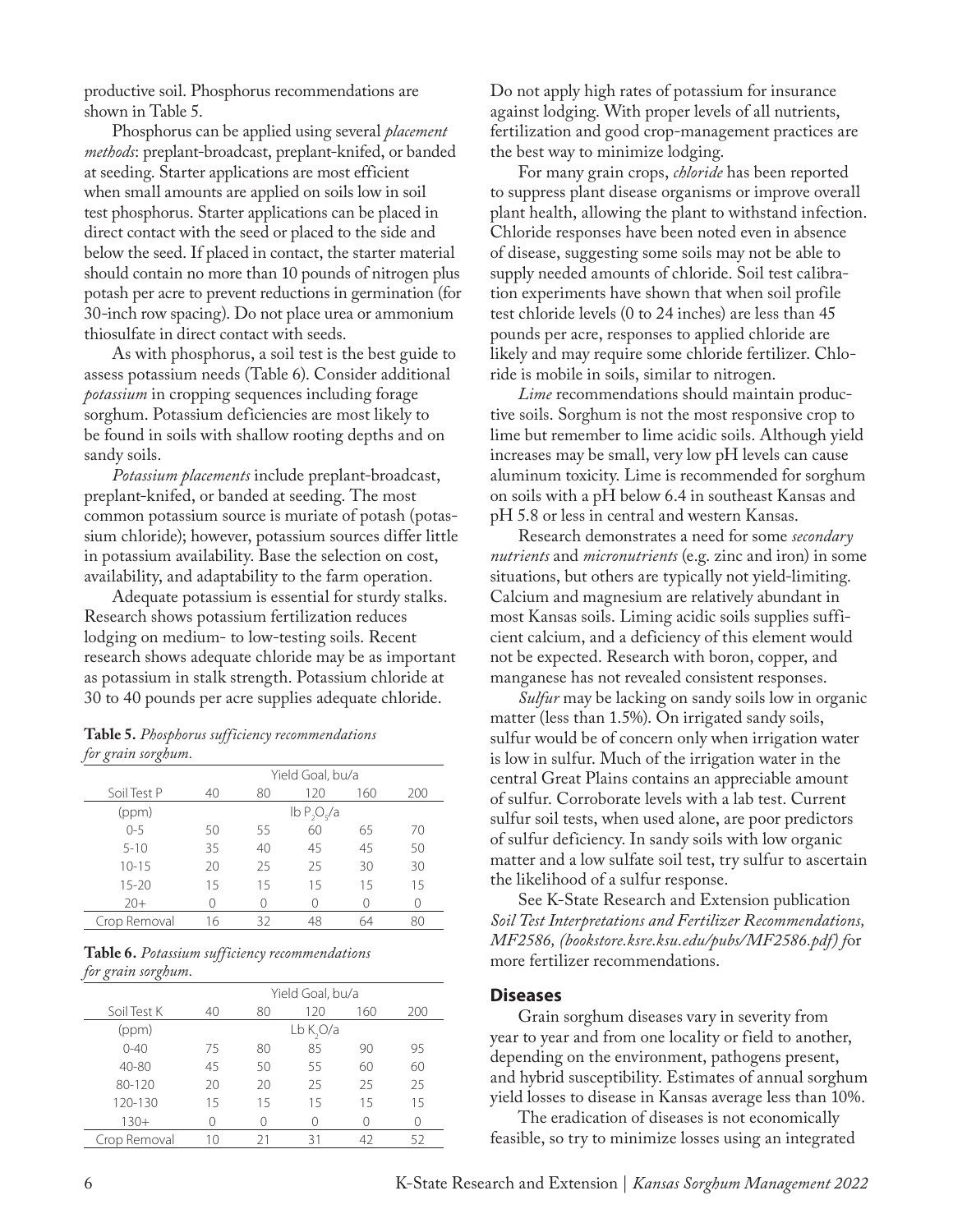pest management approach. Planting resistant hybrids, providing adequate fertility, and rotating crops help minimize disease losses.

Sorghum diseases of concern in Kansas are listed in Table 7. Of the foliar diseases caused by fungi in Kansas, only sooty stripe and rust cause occasional economic yield loss. Management relies on selecting resistant hybrids and using cultural practices such as crop rotation and the incorporation of residue where no-till is not practiced. Fungicides are available for use on sorghum, but results from university trials have been inconsistent.

Bacterial leaf diseases have not been shown to cause yield losses in Kansas, but they are generally present in some fields every year, particularly under cool, wet conditions. The presence of bacterial stripe caused by *Burkholderia andropogonis*, can cause phytosanitary certification problems for grain that may be destined for export to certain trade partners.

In addition to sooty stripe and rust, only seedling blights, stalk rots, and grain molds are likely to cause economic yield losses. Crazy top downy mildew and sorghum downy mildew occasionally cause significant yield loss in individual fields or small areas of a field in years with excessive moisture early in the season. Sorghum ergot infection is rare in Kansas except in hybrid seed production fields and occasionally forage sorghum fields. When it does occur, it can cause significant harvesting problems because the sticky honeydew produced can bind up combines, forage cutters, and augers.

Sorghum also is susceptible to many physiological leaf spots. These can be confused with other commonly occurring foliar diseases, so use caution when making a diagnosis. University plant disease diagnostic laboratories can help make positive disease identifications.

See *Stalk Rots of Corn and Sorghum, [www.](https://www.plantpath.k-state.edu/extension/publications/field-crops/corn-sorghum-stalk-rot-L741.pdf) [plantpath.k-state.edu/extension/publications/field-crops/](https://www.plantpath.k-state.edu/extension/publications/field-crops/corn-sorghum-stalk-rot-L741.pdf)*

|  |  |  |  |  |  |  | <b>Table 7.</b> Grain sorghum diseases. |  |  |
|--|--|--|--|--|--|--|-----------------------------------------|--|--|
|--|--|--|--|--|--|--|-----------------------------------------|--|--|

| Seed Rots and Seedling Blights   | Pythium Blight<br>Fusarium Blight                                                 |
|----------------------------------|-----------------------------------------------------------------------------------|
| Stalk Rots                       | <b>Fusarium Stalk Rot</b><br>Charcoal Rot                                         |
| Foliar Fungal Diseases           | Sooty Stripe<br>Northern Corn Leaf Blight<br>Rust<br>Gray Leaf Spot<br>Rough Spot |
| <b>Foliar Bacterial Diseases</b> | <b>Bacterial Stripe</b><br><b>Bacterial Streak</b>                                |
| Other                            | Sorghum Downy Mildew<br>Crazy Top Downy Mildew<br>Sorghum Ergot<br>Grain Molds    |

*[corn-sorghum-stalk-rot-L741.pdf;](https://www.plantpath.k-state.edu/extension/publications/field-crops/corn-sorghum-stalk-rot-L741.pdf) Diagnosing Sorghum Production Problems in Kansas, S125, [www.bookstore.](http://www.bookstore.ksre.ksu.edu/pubs/S125.pdf) [ksre.ksu.edu/pubs/S125.pdf;](http://www.bookstore.ksre.ksu.edu/pubs/S125.pdf) and Sooty Stripe of Sorghum, [www.plantpath.k-state.edu/extension/publications/field](http://www.plantpath.k-state.edu/extension/publications/field-crops/sorghum/sooty-stripe-of-sorghum.pdf)[crops/sorghum/sooty-stripe-of-sorghum.pdf](http://www.plantpath.k-state.edu/extension/publications/field-crops/sorghum/sooty-stripe-of-sorghum.pdf)* for specific sorghum disease information and descriptions.

#### **Insects**

Sorghum insect pests vary from year to year, from different times within the year, during different plant developmental stages, and throughout the state.

Two insects have historically caused the most concern to sorghum producers, chinch bugs and greenbugs. Both are usually more problematic to sorghum early in the season, but they can be detrimental later, before harvest, especially under less than ideal growing conditions. A more recent pest management concern in Kansas is sugarcane aphids, which can reduce yields when aphid populations are high, fields are untreated and there are no beneficials to help regulate aphid populations.

*Sugarcane aphids.* These aphids are whitish or yellowish with black cornicles and feet. They were first detected in Kansas in August 2014. Migration started early in July 2015, and many fields required insecticide applications in July, August, and September, mainly in south central Kansas. These aphids expanded through much of Kansas in 2016 requiring many acres to be treated. However, since 2017, sugarcane aphid populations have been much less significant. Fields treated for sorghum headworms often had the most significant sugarcane aphid infestations because most insecticides used for headworms also significantly reduce sugarcane aphid natural enemies.

*Chinch bugs.* Adults: black with white wings that form an "X" on their back. Nymphs: reddish orange early, turning gray before molting to an adult. Nymphs have a characteristic transverse white bar across the middle of the body, although it is less distinct in late instars because of the growing wing pads. These insects cause problems annually in Kansas, most often as they suck plant juices from seedling plants when they migrate from senescing wheat to adjacent sorghum fields. Later-season infestations may weaken stalks and reduce berry size and number, especially under dry growing conditions, which occurred in much of north central Kansas in 2018, but better growing conditions in 2020 and 2021 negated most chinch bug feeding.

*Greenbugs.* Very small light green aphids with a darker stripe down the middle of the back and antennae as long as their bodies. These aphids are always present in wheat and sorghum fields but have